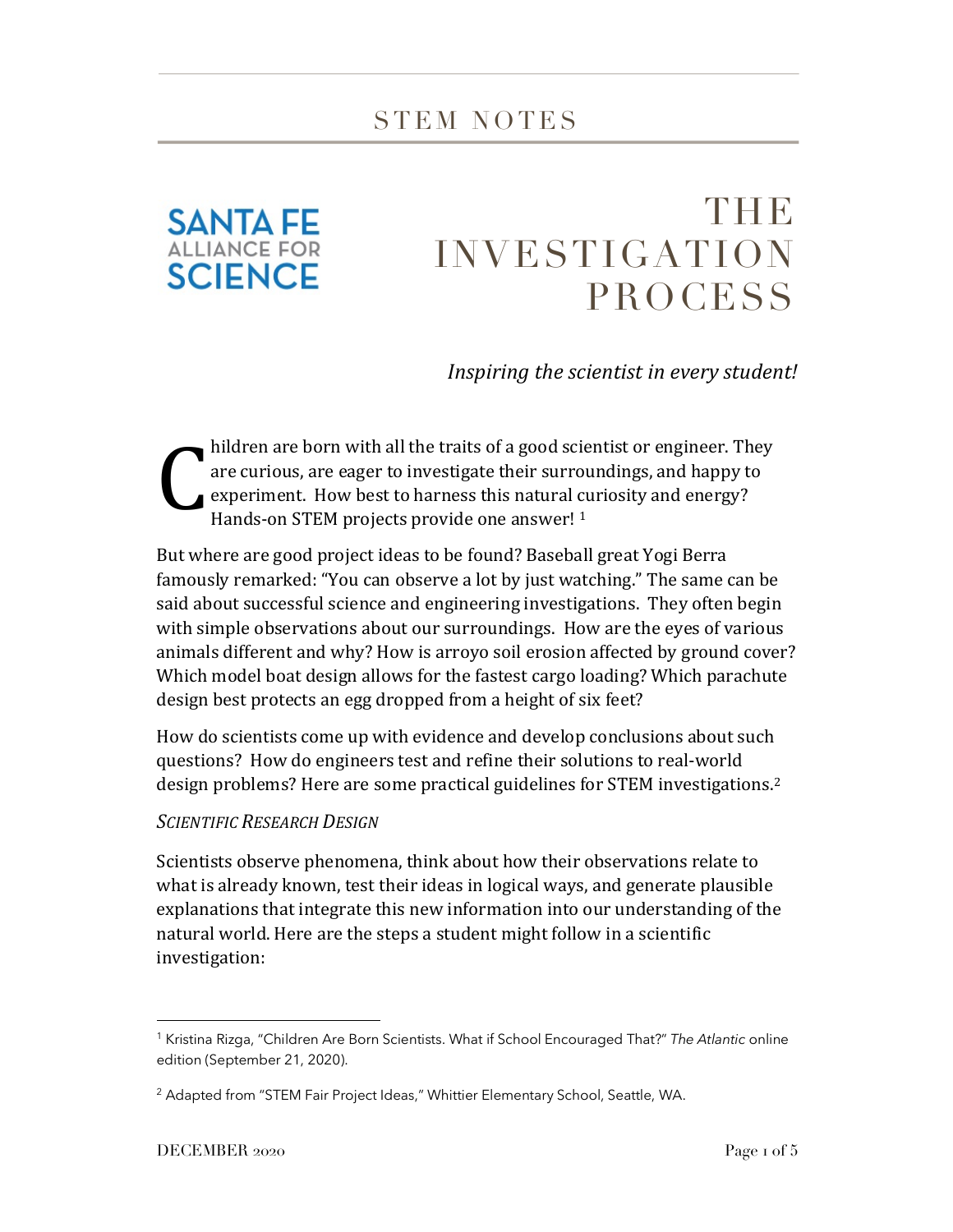- 1. **Make an Observation**. What phenomena do you notice in nature? What have you read about? What have you discussed in class? For example, perhaps you've noticed that mold sometimes grows on cheese stored in the refrigerator.
- 2. **Ask a Question**. Why does this pattern occur? What happens if I change this one thing? Does it always happen? Examples might include: What kind of cheese is most prone to mold? How do heat, light, and the absence of air affect cheese mold growth?
- 3. **Do Some Research**. Read to better understand what is already known about the answers to your questions. Write down what you've learned in your investigation notebook.
- 4. **Make a Prediction**. Predict what you think the answer will be. For example: Mold grows more quickly on cheddar cheese kept in a warm dark place. It's okay if the prediction ends up being wrong.
- 5. **Conduct an Experiment**. Write down your procedures and gather data. Change one thing at a time and measure the result. Test each change several times (multiple trials). Summarize your test results in a chart, graph, or table.
- 6. **Draw Conclusions**. Based on the data you gathered, what is the answer to your question? Do your results support your prediction? If not, then why? Make a claim and use evidence and reasoning.
- 7. **Share Your Findings**. Describe your research question, why it is important, what you predict will happen, the steps used in the experiment, and your conclusions. What did you learn, and what will you do next?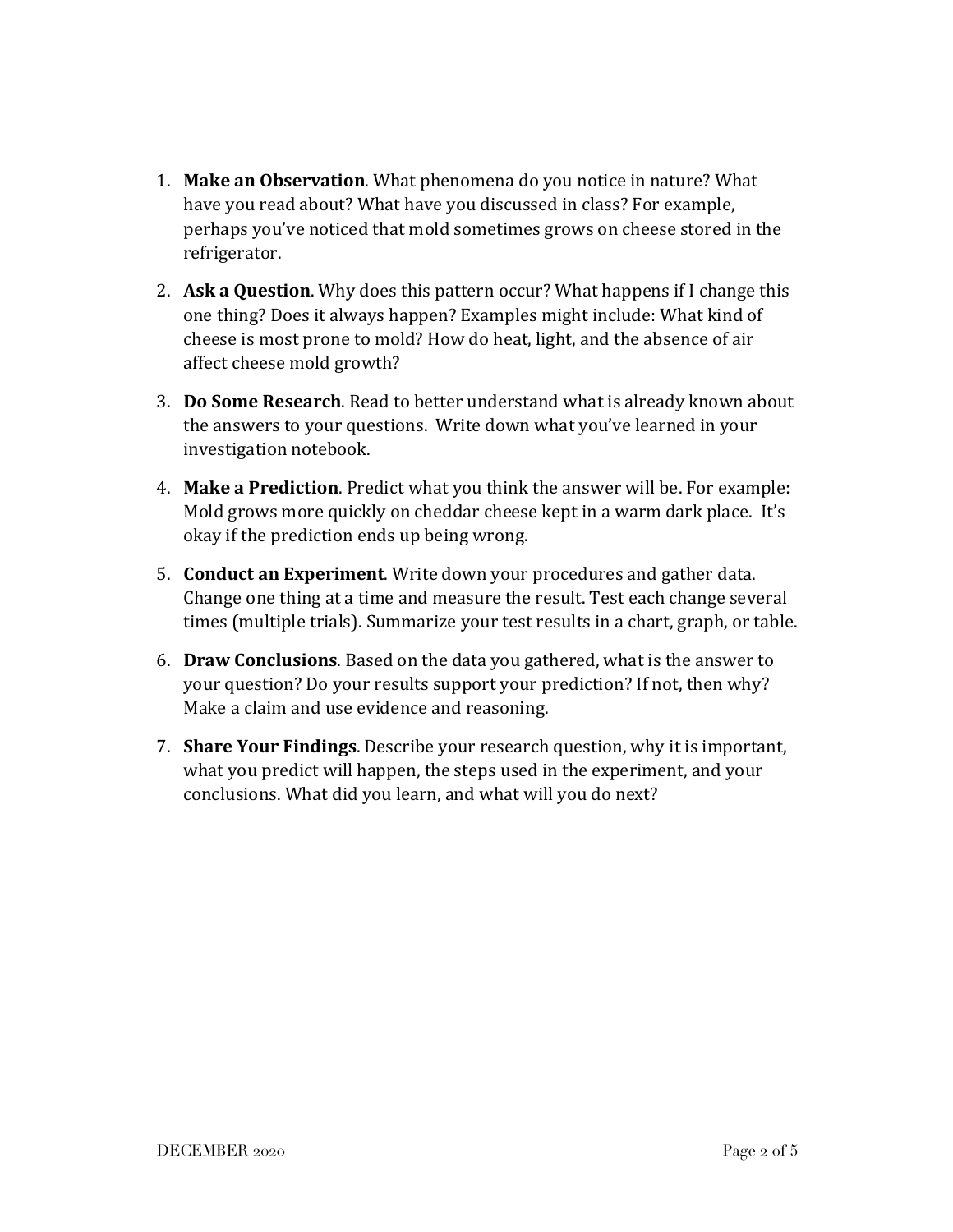

Six steps in the scientific research design process.

## *ENGINEERING DESIGN*

Engineers use scientific knowledge and build something to test an idea or solve a real-world problem. Here are the steps a student might follow in an engineering investigation.

- 1. **Ask**. Brainstorm problems you want to try to solve. You can start by thinking of everyday problems you and others encounter, and possible solutions that might solve them. For example, plastic rings for six-packs of soda are inexpensive and convenient, but they can also be quite dangerous to animals in the environment. Can you find a better way to hold soda cans together in the store so that animals won't be harmed once the packaging is discarded?
- 2. **Imagine**. Brainstorm possible solutions and consider design options. Figure out how you will know if your solution solves the problem. For example, how and why are discarded beverage rings dangerous to animals? How can the rings be redesigned to reduce or eliminate this danger?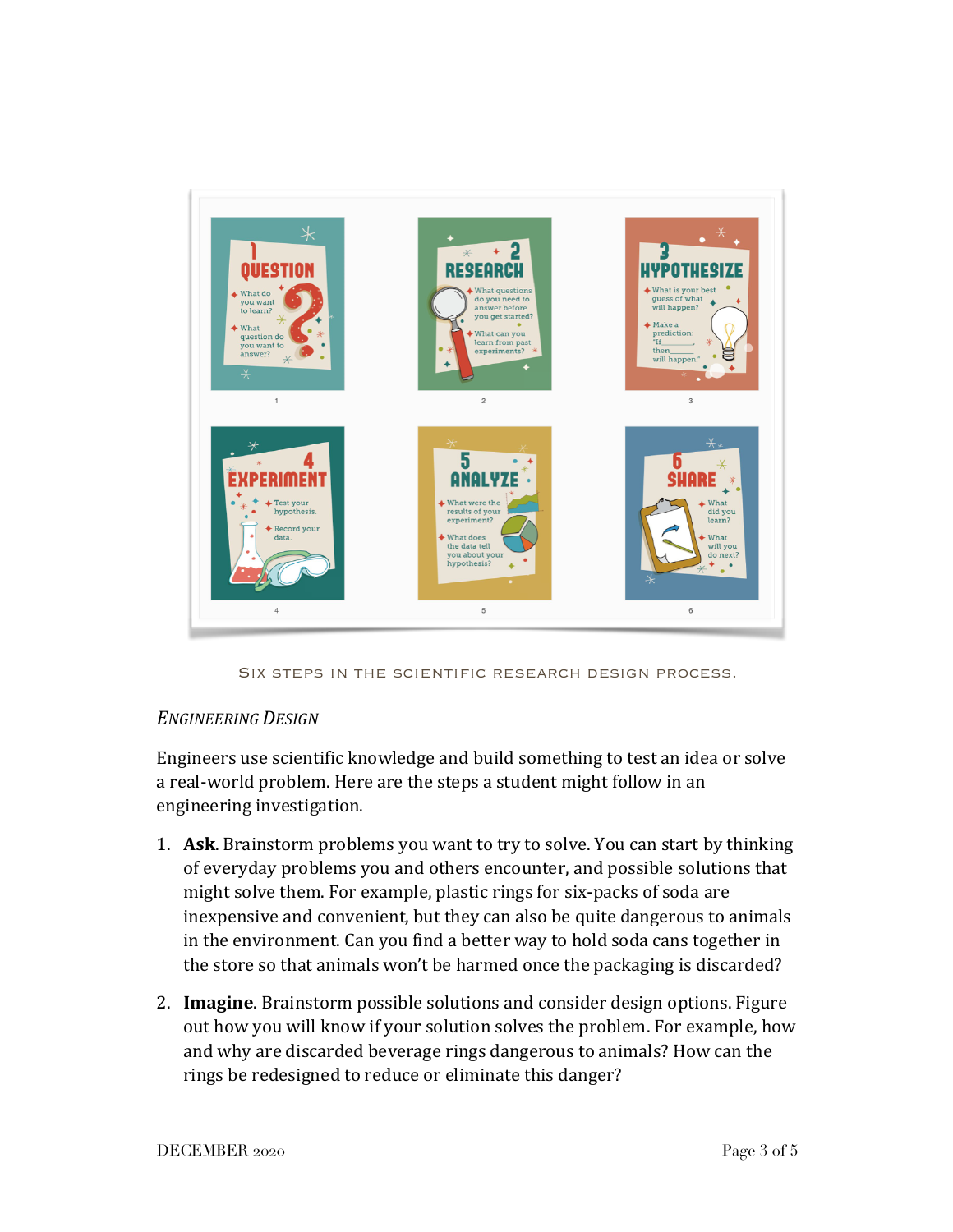- 3. **Plan**. Choose the best design, draw a picture and identify the right materials to use.
- 4. **Create**. Build a solution based on your drawings and gather data on how well it works. Write down each step of the testing process. Change one thing at a time and measure the result. Test each change several times (multiple trials). Summarize your test results in a chart, graph, or table.
- 5. **Improve.** Based on the data you gathered, how well does the solution work? Can the design be modified to make it better? If so, change one thing at a time and measure the result of this modification several times.
- 6. **Share Your Findings**. Describe the engineering problem, why it is important, your initial solution, the steps used in testing the solution, any design improvements, and your conclusions. What did you learn, and what will you do next?



Five steps in the engineering design process.

## *Resources*

The Alliance website offers an invaluable set of STEM project tools and tips that can be accessed here, everything from "*Choosing a Project,*" to "*Examples of Science Fair Projects,*" to "*Questions Judges May Ask*," and more.

Of course, there are many Internet web sites that have great STEM project ideas. In fact, a recent Google® search returned 2.830 billion hits. Here are a few of the